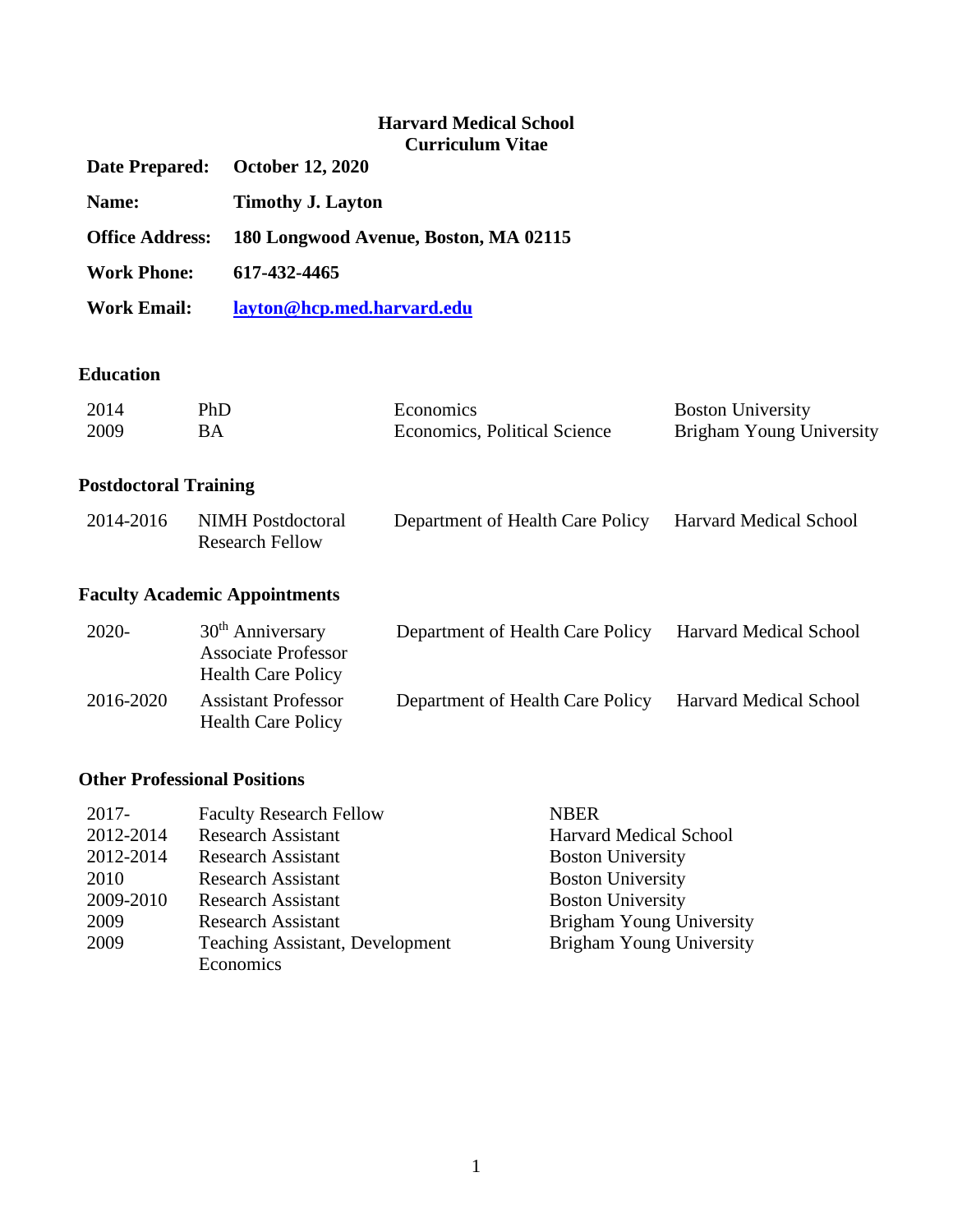# **Committee Service**

### **Local**

| 2017- Essentials of the Profession Curriculum Development Brd Harvard Medical School |                                     |
|--------------------------------------------------------------------------------------|-------------------------------------|
| 2017 Junior Faculty Search Committee—Statistics                                      | <b>Harvard Medical School</b>       |
| 2019 - Research Computing Faculty Advisory Committee                                 | <b>Harvard Medical School</b>       |
| 2019- Co-Chair Economics Track Health Policy PhD Program                             | Harvard Graduate School of Arts and |
|                                                                                      | Sciences                            |

### **National**

| 2021 Co-organizer, Summer Institute HC Program Meeting |  |  |  |  |  |  | <b>NBER</b> |
|--------------------------------------------------------|--|--|--|--|--|--|-------------|
|--------------------------------------------------------|--|--|--|--|--|--|-------------|

- 2019 Scientific Review Committee, Biennial World Congress International Health Economics Assoc
- 2017- Scientific Review Committee, Biennial Conference Amer Society of Health Economists
- 2016 Scientific Review Committee, Annual Research Meeting AcademyHealth

Committee

# **Professional Societies**

- 2017- Econometric Society
- 2017- Risk Adjustment Network
- 2014- American Economic Association
- 2014- American Society of Health Economists

### **Grant Review Activities**

| 2017 | Ad hoc reviewer | Robert Wood Johnson Foundation             |
|------|-----------------|--------------------------------------------|
| 2019 | Ad hoc reviewer | National Institute on Aging – Social and   |
|      |                 | <b>Behavioral Grant Application Review</b> |

### **Other Editorial Roles**

| $2020 -$ | Referee | American Economic Journal: Applied          |
|----------|---------|---------------------------------------------|
|          |         | Economics                                   |
| 2020-    | Referee | <b>AER</b> : Insights                       |
| 2019-    | Referee | <b>Review of Economics and Statistics</b>   |
| 2019-    | Referee | <b>American Economic Review</b>             |
| 2019-    | Referee | Journal of Political Economy                |
| 2018-    | Referee | <b>Quarterly Journal of Economics</b>       |
| 2018-    | Referee | Journal of Human Resources                  |
| $2017 -$ | Referee | Robert Wood Johnson Foundation              |
| $2017 -$ | Referee | <b>American Journal of Health Economics</b> |
| $2017 -$ | Referee | American Economic Journal: Economic         |
|          |         | Policy                                      |
| 2017-    | Referee | <b>JAMA</b>                                 |
| $2016-$  | Referee | Journal of Public Economics                 |
| $2016-$  | Referee | <b>Health Affairs</b>                       |
| $2016-$  | Referee | American Journal of Managed Care            |
| $2015 -$ | Referee | Journal of Health Economics                 |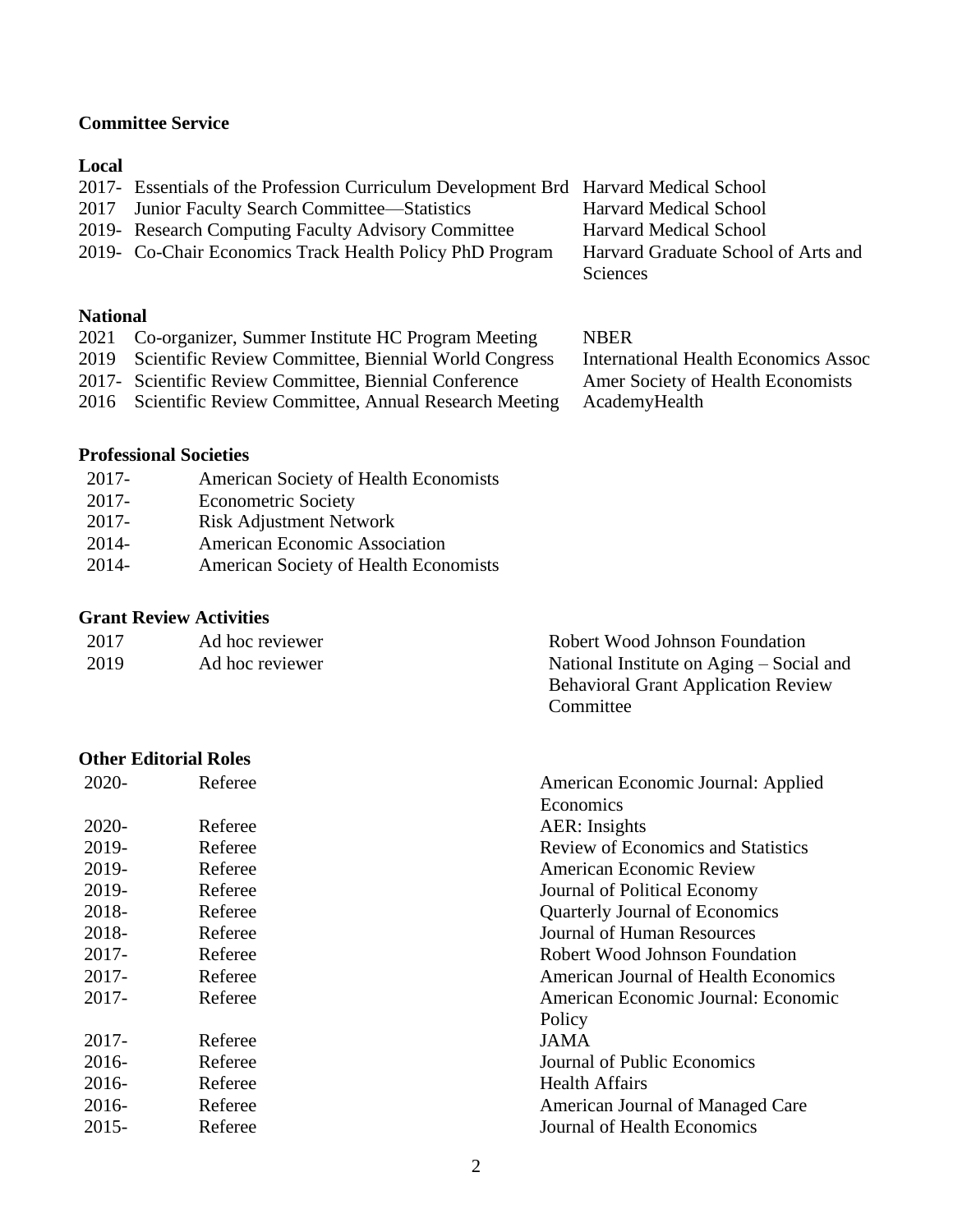| $2014 -$ | Referee | <b>Health Services Research</b> |
|----------|---------|---------------------------------|
| $2014 -$ | Referee | Inquiry                         |

### **Honors and Prizes**

| <b>Health Economics</b>      | AcademyHealth                |
|------------------------------|------------------------------|
| <b>Interest Group Best</b>   |                              |
| Abstract                     |                              |
| Mark A. Satterthwaite        | Kellogg School of Management |
| <b>Award for Outstanding</b> |                              |
| Research in Healthcare       |                              |
| Markets                      |                              |
| Special Research             | <b>Boston University</b>     |
| Fellowship                   |                              |
| <b>Teaching Fellowship</b>   | <b>Boston University</b>     |
|                              |                              |

### **Report of Funded and Unfunded Projects**

### **Funding Information**

### *Current*

2018 – 2021 The Effect of Behavioral Interventions on Enrollment and Adverse Selection in Health Insurance Marketplaces No Award Number (Layton), MIT JPAL \$224,551 Role: PI This project will measure the importance of psychological frictions in limiting take-up of free or low-cost insurance by testing the effects of a simplified streamlined enrollment

process on the probability that an eligible individual enrolls in coverage. Determine which groups are most affected by the interventions using machine learning. And assess the effects of marketing on the marketplace risk pool**.**

2018 – 2023 Quality and Outcomes under Medicaid Managed Care: Evidence from Random Plan Assignment K01 HS 25786 – 01, AHRQ PI, \$741,528 Role: PI This Mentored Research Scientist Research Career Development Award (K01) focuses on the important and understudied area of Medicaid Managed Care (MMC). The applicant seeks training in quality and outcomes measurement and stakeholder relationship development, two critical skills for a Medicaid researcher. The candidate will apply these skills to a research proposal asking 1) whether patients are better off in a public fee for-service Medicaid plan or in a private MMC plan and 2) how should states structure their MMC programs?

2019 – 2022 The Virginia Work Requirements Experiment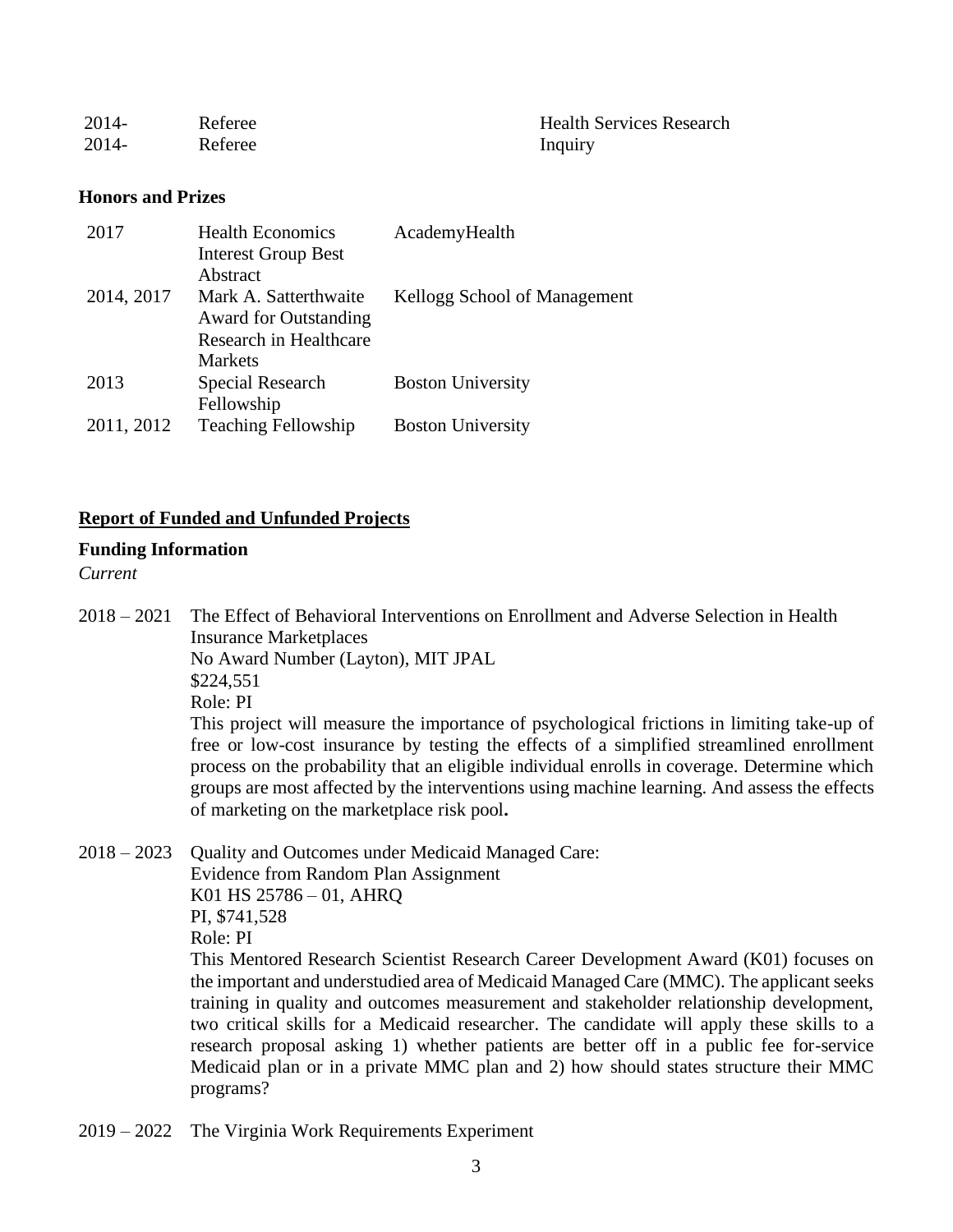No Award Number (Layton), MIT JPAL \$394,266 Role: PI This project uses a randomized-controlled trial of work requirements in Virginia Medicaid to study impacts of work and premium requirements on employment, earnings, insurance status, and access to care using a mix of administrative and survey-collected data**.**

2020 – 2023 Work Requirements and Health Care Disparities in Medicaid: A Randomized Controlled Trial 7R01MD014970-0, NIH \$1,125,097 Role: PI The goal of this project is to conduct a randomized controlled trial studying the impacts of the work requirements in Medicaid policy on coverage, access to care, employment, and health, with a particular focus on changes in racial/ethnic and geographic disparities in these outcomes.

2020 – 2023 Health Care Markets and Regulation Lab

Grant ID: 20-04402 (Chernew), Laura and John Arnold Foundation \$9,300,000

Role: Co-Investigator

The mission of the Healthcare Markets and Regulations Lab is to provide the critical evidence, analyses and tools necessary to support private and public sector innovations that promote high quality health care at a sustainable cost. This project is focused on a single cross-cutting objective: to reduce the rate of health care spending growth through a set of projects related to the health care process, utilization and broader initiatives that affect spending and efficiency. These monitoring activities focused on compiling data critical for related evaluation and policy work, evaluation activities intended to provide critical evidence related to policy actions, and activities directly related to policy development.

2020 – 2025 Improving Medicare in an Era of Change P01AG032952 (Landon/McWilliams), NIH/NIA \$10,053,382 Role: Co-Investigator

> Successfully integrating the financing and delivery of care remains a primary goal of the Medicare program after years of expanding efforts, including a recent period of unprecedented experimentation. This Program Project proposal is to supply foundational insights for designing payment systems in healthcare. Our research agenda encompasses four key areas: 1) comparative performance of MA and TM and variants of each; 2) strategies employed by MA plans; 3) learning from state Medicaid programs; and 4) experiences of Medicare patients with dementia and their implications for payment system refinements for patients with special needs.

*Past*

2013 Risk Adjustment and Consumer Sorting in Health Insurance Exchanges Summer Research Grant/Boston University PI (\$5,000)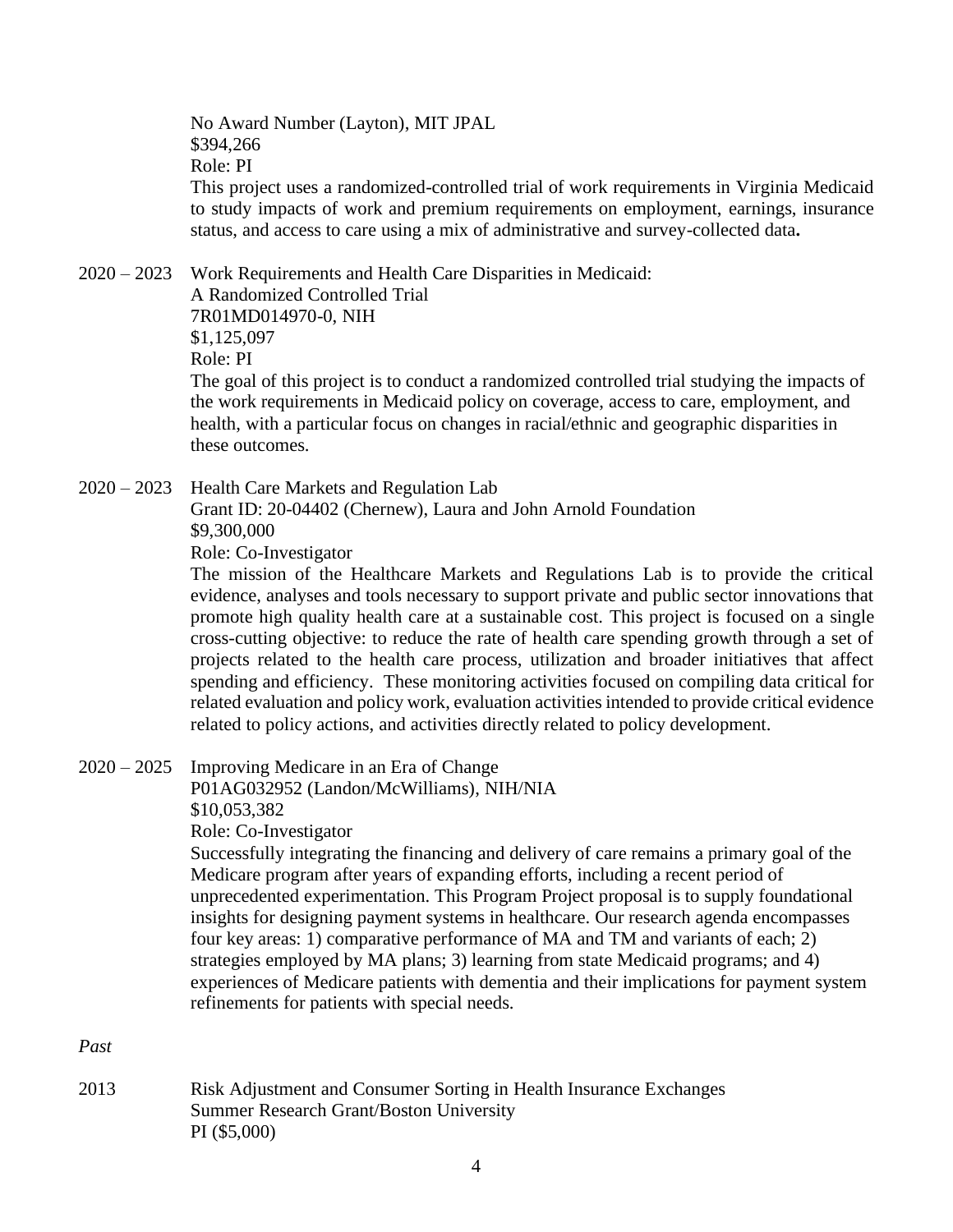To develop a framework for determining the effect of risk adjustment on consumer sorting across health insurance plans and apply that framework to estimate the welfare consequences of risk adjustment in Health Insurance Marketplaces.

2011 – 2016 Mental Health Coverage and Payment in Private Health Plans

R01MH094290 (McGuire), NIH/NIMH

(Co-Investigator) \$266,357

This project proposes to conduct fundamental economic research on the patterns of health care use by persons with mental illness in order to establish the evidence base for sound choices about structuring health insurance markets in the Exchanges. We plan to assess the magnitude of the selection problem among likely Exchange participants, and based on this, identify and evaluate options for correcting incentives to health plans to provide efficient and fair coverage for person with mental illness.

2015 – 2020 Medicare in a Restructured Delivery System P01AG032952 (Newhouse), NIH/NIA \$963,392 Role: Co-Investigator

Successful integration of financing and care in the Medicare program is the single most important objective of health policy, and arguably, with its powerful budgetary implications, of social and fiscal policy in the US today. This Program Project proposal lays out a forward-looking research agenda encompassing three areas: 1) innovative and comprehensive analyses of current initiatives around ACOs, 2) rigorous research on the current form of integration, the MA program which, as our research has shown, has demonstrated improved performance in recent years, and, 3) research on innovative beneficiary as well as provider payment policy.

2016 – 2018 Adverse Selection and Risk Adjustment in the Colorado Health Insurance Marketplace (Layton), Anthem, Inc.

\$146,000

Role: PI

This project is to study the extent of adverse selection in the Colorado Health Insurance Marketplace and how well the HHS-HCC risk adjustment system addresses selection. It will determine incentives for group-level and service-level selection in Marketplace plans under the HHS-HCC risk adjustment system and the extent of adverse selection across issuers in the Marketplace by exploiting differences in plan prices across rating areas.

2016 – 2017 Intended and Unintended Effects of Risk Adjustment Payments for Individuals with Chronic Conditions on Diagnosis and Treatment in Medicare Advantage NIA, 5P30AG024409 (Bloom) \$50,000

Role: Co-Investigator

The goal of this pilot study is to take first steps toward using previously unavailable data to understand how risk adjustment payments to Medicare Advantage (MA) plans for individuals with selected chronic diseases affect the diagnosis and treatment of those diseases in order to understand the implications of the dramatic expansion of the MA program for quality of care among Medicare beneficiaries.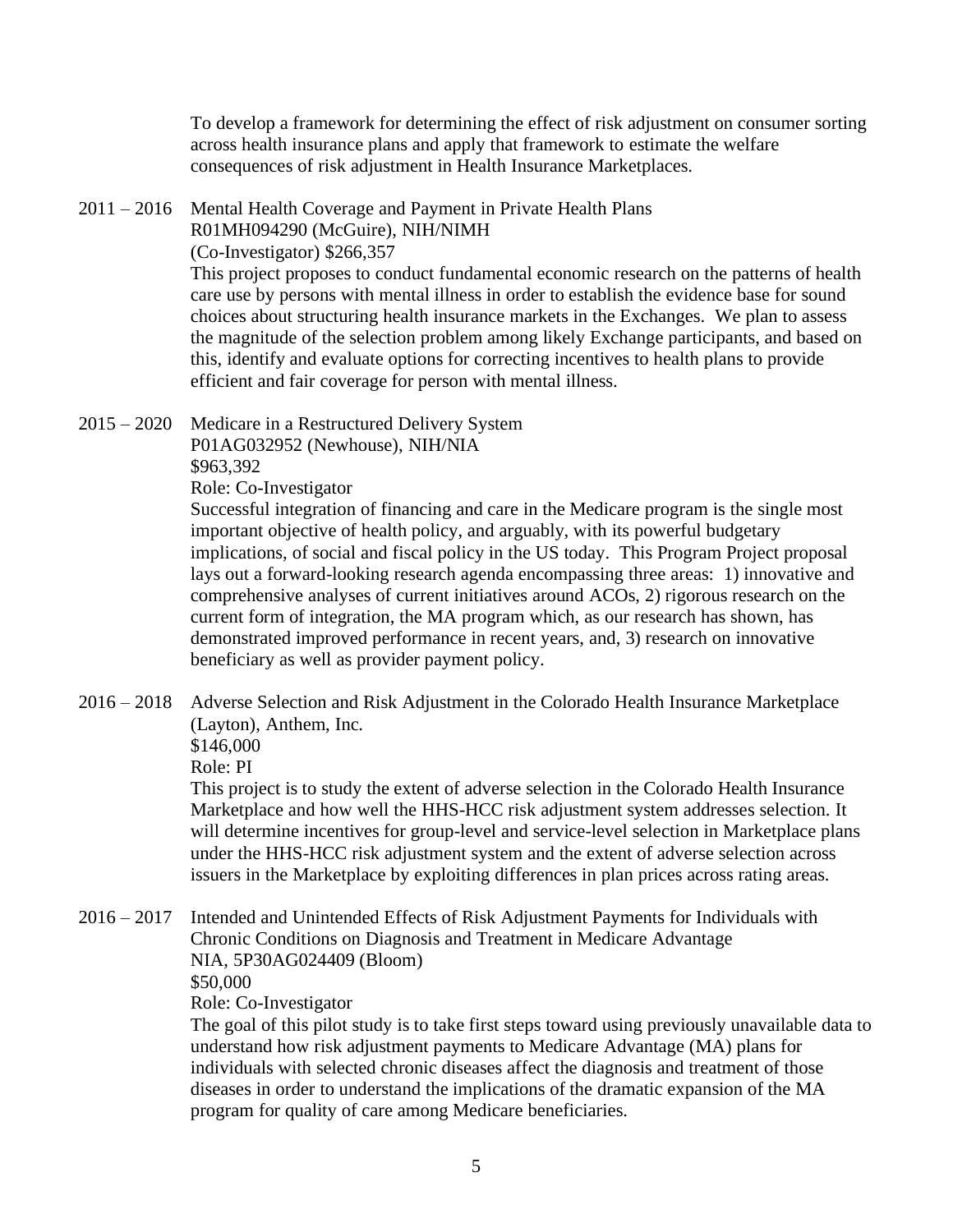2017 – 2018 The Effect of Medicaid Managed Care on the Health of Aging Individuals with Disabilities NIH/NBER, P30AG012810 (Cutler/Baicker) \$18,490 Role: Co-Investigator In this project, we aim to assess the effects of the shift to managed care on long-term healthcare utilization and health outcomes using data from two large states, New York and Texas.

2017 – 2018 The Effects of Medicaid Policy on the Healthcare Utilization and Health of SSI Beneficiaries (Autor/Maestas), Social Security Admin via NBER \$69,593 Role: Co-Investigator This project aims to assess the effects of MMC on the healthcare utilization and health

outcomes of disabled Medicaid beneficiaries using sharp county-level variation in MMC enrollment among individuals eligible for SSI in two large states, New York and Texas.

2017 – 2022? Machine Learning for Health Outcomes and Quality of Care in Low-Income Populations NIH, 1DP2OD024082-01 (Rose) Role: Co-Investigator \$300,000. The goal of this proposal is to examine the role of insurance coverage on health

outcomes in low-income populations with rigorous new tools in partially randomized data. Work on these topics is critical as health outcomes and quality of care in low-income populations lag behind other groups, and the impact of health insurance on these disparities among low-income individuals is currently unknown. This will be achieved by developing a novel machine learning framework for the generalizability of experimental and quasiexperimental studies, providing population health scientists with robust methodology to assess the effects of health interventions and exposures.

2017 – 2020 The Effect of Medicaid Plans on Access to and Quality of SUD Treatment (Alegria), NIH/MGH

(Co-Investigator), \$134,103

The goal of this proposal is to examine the role of Medicaid Managed Care plans in providing SUD treatment and affecting health outcomes among individuals with SUDs. The project focuses on Massachusetts and New York and exploits random plan assignment to assess differences across public and private Medicaid plans and across different types of Medicaid plans in access to and quality of SUD treatment as well as outcomes.

2018 – 2020 The Effect of Behavioral Interventions on Enrollment and Adverse Selection in Health Insurance Marketplaces No Award Number (Layton), MIT JPAL \$206,010 Role: PI This project will measure the importance of psychological frictions in limiting take-up of

free or low-cost insurance by testing the effects of a simplified streamlined enrollment process on the probability that an eligible individual enrolls in coverage. Determine which groups are most affected by the interventions using machine learning. And assess the effects of marketing on the marketplace risk pool**.**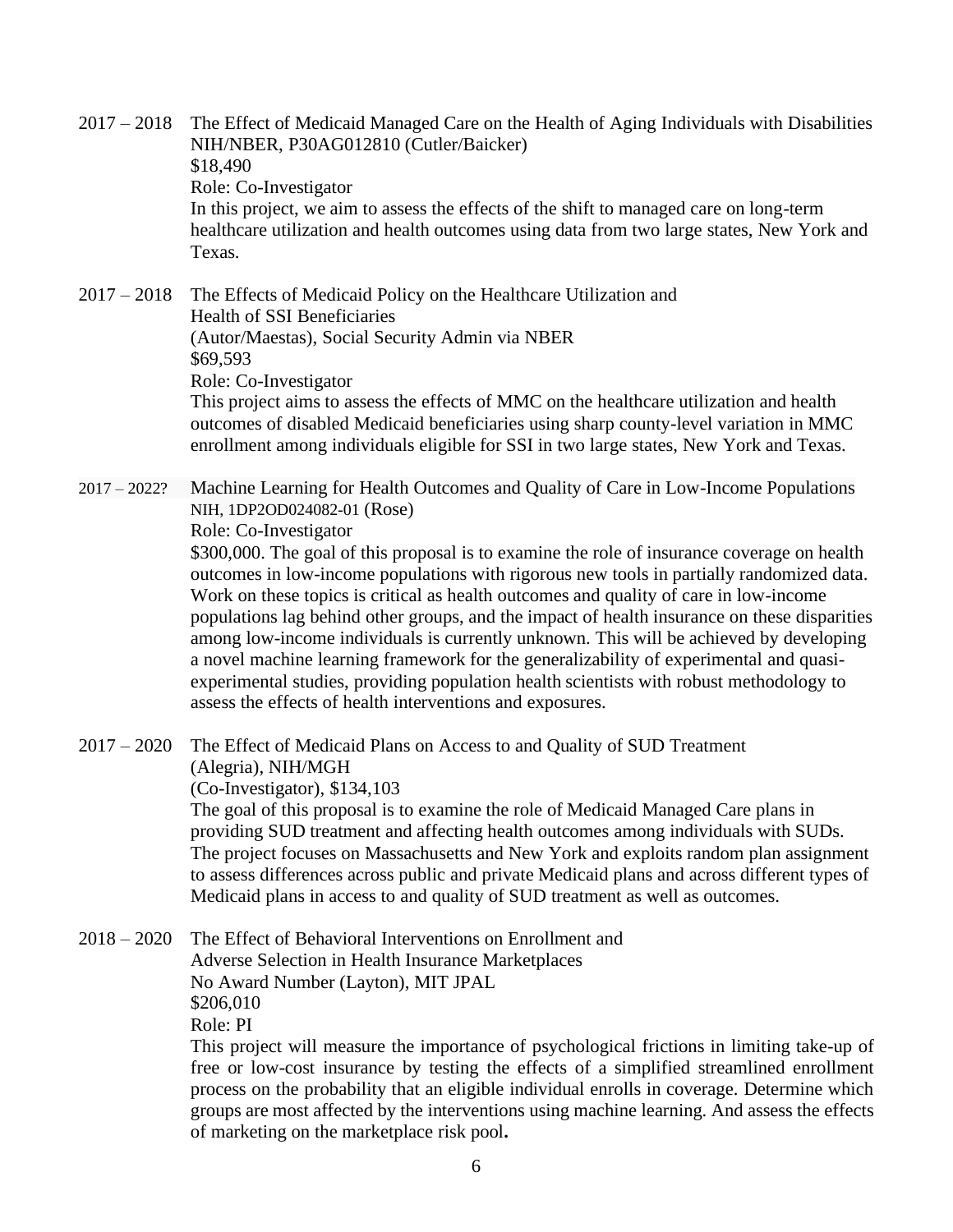### **Report of Local Teaching and Training**

**Teaching of Students in Courses:**

|                                             | Harvard School of Public Health      |
|---------------------------------------------|--------------------------------------|
| Public vs. Market Resolutions (HPM-545)     | Half-semester MPH Course             |
| Empirical Methods II (HKS API-202)          | Harvard Kennedy School               |
|                                             | <b>Full Semester-long MPP Course</b> |
| <b>Health Economics PhD Readings Course</b> | Harvard Graduate School of Arts and  |
|                                             | Sciences                             |
|                                             | 1 lecture over 1 semester            |
| Econometric Methods for                     | Harvard Kennedy School               |
| Applied Research II (Economics 2115/HKS)    | Full Semester-long PhD Course        |
| $API-115$                                   |                                      |
| <b>Health Policy Core</b>                   | <b>Harvard Medical School</b>        |
| <b>Graduate Students</b>                    | 1 Lecture over 1 semester            |
| <b>Essentials of the Profession</b>         | <b>Harvard Medical School</b>        |
| First-year medical and dental students      | 12 2-hour sessions                   |
| Introduction to Econometrics                | <b>Boston University</b>             |
| <b>Undergraduate Students</b>               | 4 3-hour lectures/week for 6 weeks   |
| <b>Economic Statistics</b>                  | <b>Boston University</b>             |
| <b>Undergraduate Students</b>               | 4 3-hour lectures/week for 6 weeks   |
|                                             | Economics of Health Care:            |

# **Formally Supervised Trainees and Faculty:**

| 2016-2021 | Daniel Prinz, Health Care Policy PhD Program in Health Policy (Economics Track),          |
|-----------|-------------------------------------------------------------------------------------------|
|           | Dissertation Committee Member (Institute for Fiscal Studies)                              |
| 2016-2021 | Amanda Kreider, Health Care Policy PhD Program in Health Policy (Economics Track),        |
|           | Dissertation Committee Member (Postdoc, Penn LDI)                                         |
| 2016-2021 | Alice Ndikumana, Health Care Policy PhD Program in Health Policy (Economics Track),       |
|           | Dissertation Committee Member (Bates White)                                               |
| 2017-2018 | Ellen Montz, Health Care Policy PhD Program in Health Policy (Economics Track),           |
|           | Dissertation Committee Member (Deputy Director, Virginia Medicaid)                        |
| 2017-2019 | Savannah Bergquist, Health Care Policy PhD Program in Health Policy (Economics Track),    |
|           | Dissertation Committee Member (Postdoc, UC Berkeley)                                      |
| 2017-2020 | Adrienne Sabety, Health Care Policy PhD Program in Health Policy (Economics Track),       |
|           | <b>Dissertation Committee Member (Notre Dame Economics)</b>                               |
| 2017-2018 | Joran Lokerboll, Commonwealth Fund Harkness Fellow, Co-mentor                             |
| 2018-2020 | Monica Farid, Health Care Policy PhD Program in Health Policy (Economics Track),          |
|           | <b>Dissertation Committee Member (Mathematica)</b>                                        |
| 2019-     | Eran Politzer, Health Care Policy PhD Program in Health Policy (Economics Track),         |
|           | <b>Dissertation Committee Member</b>                                                      |
| 2019-2021 | Caroline Geiger Kelley, Health Care Policy PhD Program in Health Policy (Methods for      |
|           | Policy Research Track), Dissertation Committee Member (Genentech)                         |
| 2019-     | Boris Vabson, Seidman Postdoctoral Fellow, Mentor                                         |
| 2019-     | Yunan Ji, Health Care Policy PhD Program in Health Policy (Economics Track), Dissertation |
|           | <b>Committee Member</b>                                                                   |
| 2020-     | Anna Zink, Health Care Policy PhD Program in Health Policy (Methods for Policy Research   |
|           | Track), Dissertation Committee Member                                                     |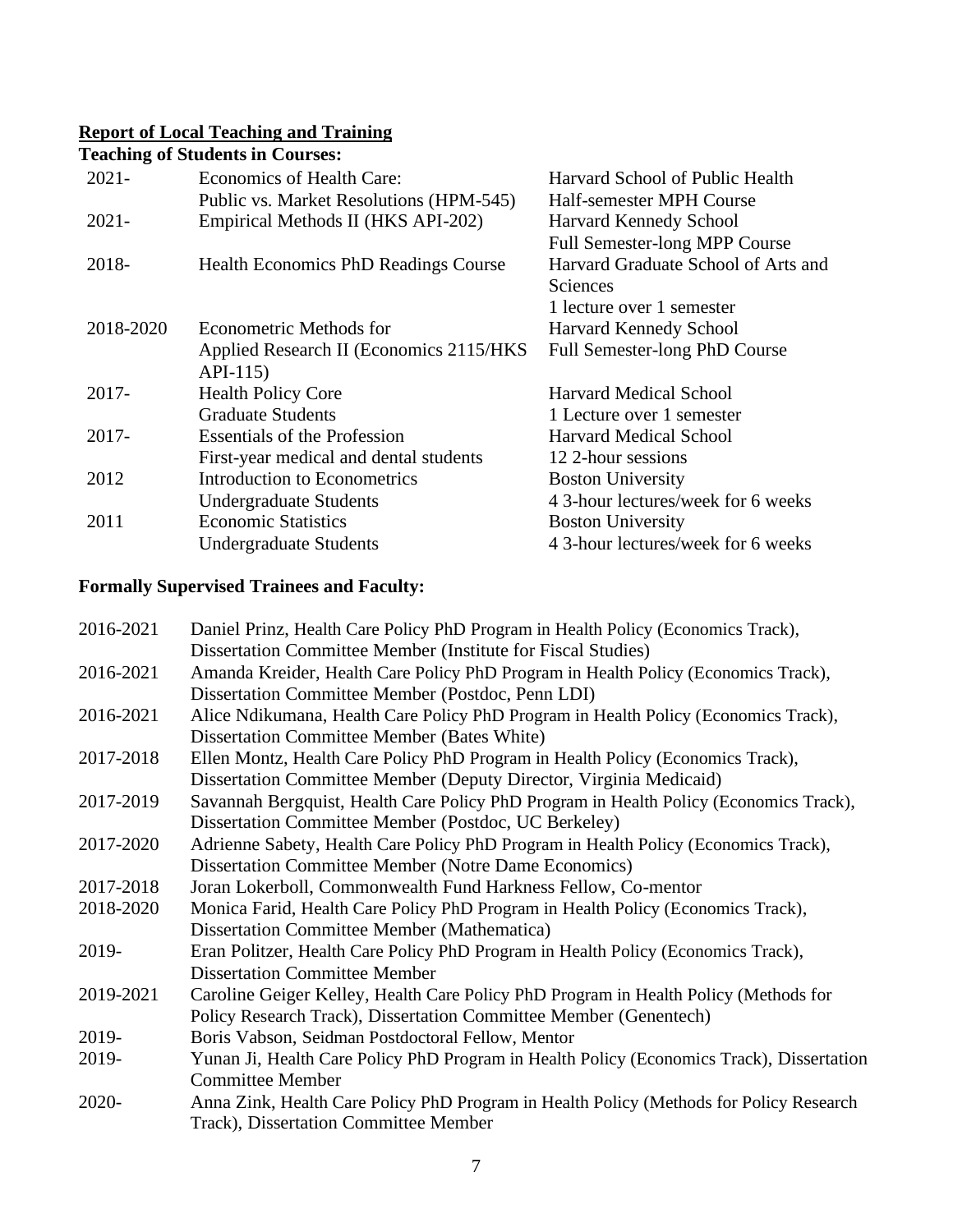| 2020- | Sam Burn, Health Care Policy PhD Program in Health Policy (Economics Track), |
|-------|------------------------------------------------------------------------------|
|       | <b>Dissertation Committee Member</b>                                         |
| 2020- | Grace McCormack, Public Policy PhD Program, Dissertation Committee Member    |

# **Report of Regional, National and International Invited Teaching and Presentations**

# **Invited Presentations and Courses**

**No presentations below were sponsored by outside entities.**

# **Local Invited Presentations**

| 2021 | Adverse Selection and Redistribution in Social Insurance Programs                            |
|------|----------------------------------------------------------------------------------------------|
|      | Department of Health Care Policy, Harvard Medical School                                     |
|      | Adverse Selection and Provider Networks in Medicaid Managed Care: Evidence from a            |
| 2019 | Large Urban Health Care Market                                                               |
|      | Healthcare Policy Leadership Council, Harvard Kennedy School, Cambridge, MA                  |
|      | The Consequences of Privatization of Social Insurance for Adults with Disabilities:          |
| 2018 | <b>Evidence from Medicaid</b>                                                                |
|      | Healthcare Policy Leadership Council, Harvard Kennedy School, Cambridge, MA                  |
|      | The Future of Medicaid                                                                       |
| 2018 | Harvard Health Care Policy 30 <sup>th</sup> Anniversary Celebration, Harvard Medical School, |
|      | Boston, MA                                                                                   |
|      | The U.S. Medicaid Program                                                                    |
| 2018 | CDRF Delegation Field Research, Harvard Medical School, Boston, MA                           |
|      | Harvard Law School, "Will Value-based Care Save the Health Care System,"                     |
| 2018 | Cambridge, MA (Moderator)                                                                    |
|      | The tradeoff between extensive and intensive margin selection in competitive insurance       |
| 2018 | markets                                                                                      |
|      | Department of Health Care Policy, Harvard Medical School, Boston, MA                         |
|      | Medicaid Managed Care                                                                        |
| 2016 | Department of Health Care Policy, Harvard Medical School, Boston, MA                         |
|      | Productivity in Health Care: The Role of Payers                                              |
| 2016 | Harvard Institute for Learning in Retirement, Cambridge, MA                                  |
|      | Screening in Contract Design: Evidence form the ACA Health Insurance Exchange                |
| 2016 | Department of Health Care Policy, Harvard Medical School, Boston, MA                         |
|      | Medicaid Managed Care                                                                        |
| 2016 | <b>Harvard Medical School</b>                                                                |
|      | Upcoding or Selection? Evidence from Medicare on Squishy Risk Adjustment                     |
| 2015 |                                                                                              |
|      | BU/Harvard/MIT Health Economics Seminar, Boston, MA                                          |
| 2015 |                                                                                              |
|      | Department of Health Care Policy, Harvard Medical School, Boston, MA                         |
|      | Upcoding or Selection? Evidence from Medicare on Squishy Risk Adjustment                     |

# **National**

2021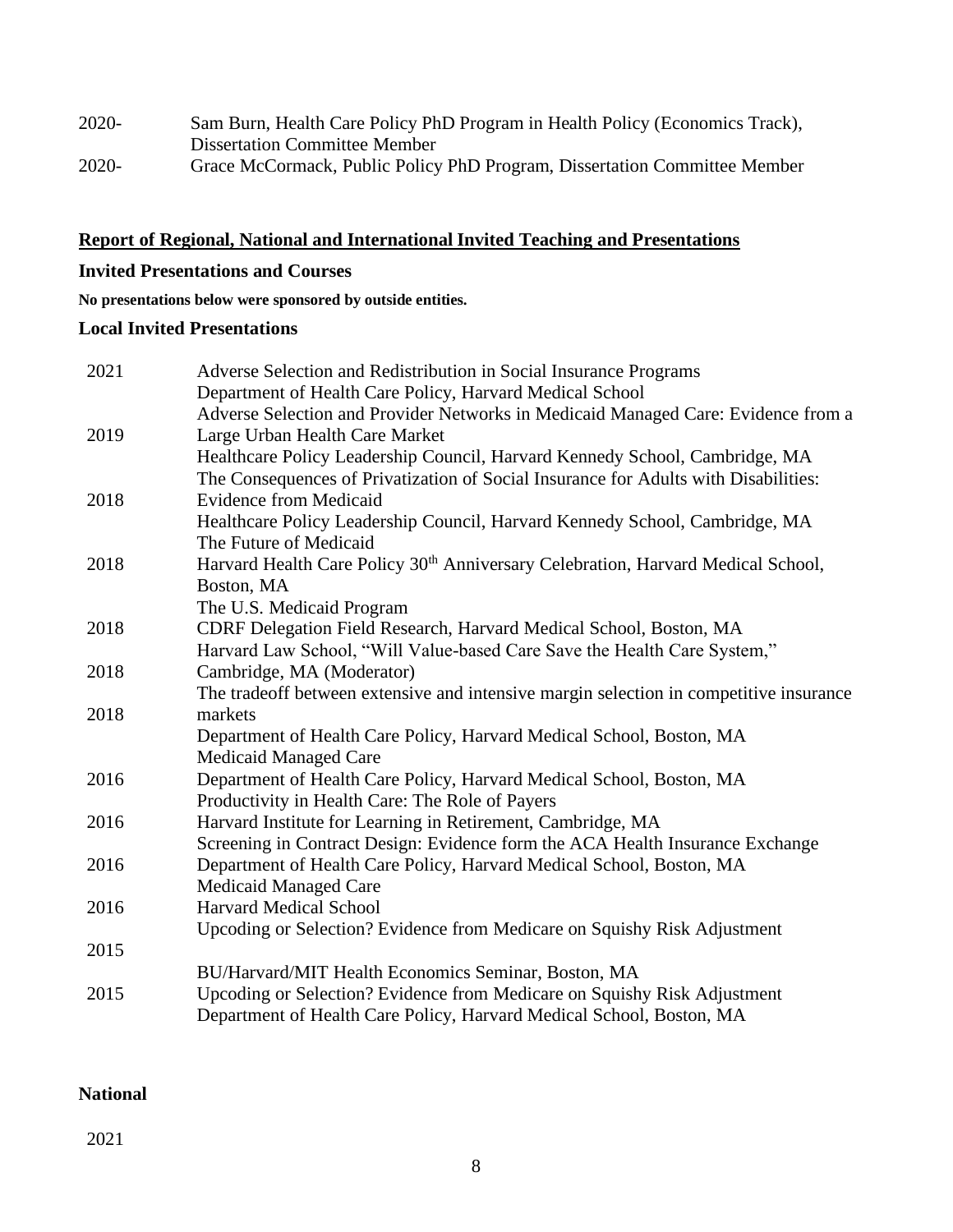|      | University of Chicago Health Economics Workshop, "Adverse Selection and                   |
|------|-------------------------------------------------------------------------------------------|
| 2021 | Redistribution in Social Insurance Programs"                                              |
|      | Yale Public/Labor Economics Workshop, "Adverse Selection and Redistribution in Social     |
| 2021 | Insurance Programs"                                                                       |
|      | American Economic Association Meetings, "The Liquidity Sensitivity of Healthcare          |
| 2020 | Consumption." Online.                                                                     |
|      | American Economic Association Meetings, "Nudging Take-up of Subsidized Insurance:         |
| 2019 | Evidence from Massachusetts." San Diego, CA                                               |
|      | APPAM, "Liquidity and Health Care Consumption: Evidence from Social Security              |
| 2019 | Payments," Denver, CO                                                                     |
|      | Annual Health Economics Conference, "Liquidity and Health Care Consumption:               |
| 2019 | Evidence from Social Security Payments," University of California San Francisco           |
|      |                                                                                           |
|      | SSA Retirement and Disability Research Center Annual Meeting, "Grading Medicaid:          |
| 2019 | Fiscal Federalism and Social Insurance in the United States," Washington, DC              |
|      | American Society of Health Economists Annual Meeting, "Nudging Take-up of                 |
| 2019 | Subsidized Insurance: Evidence from Massachusetts." Washington, DC                        |
|      | American Society of Health Economists Annual Meeting, "Grading Medicaid: Fiscal           |
| 2019 | Federalism and Social Insurance in the United States." Washington, DC                     |
|      | American Society of Health Economists Annual Meeting, "Liquidity and Healthcare           |
| 2019 | Consumption: Evidence from Social Security Payments." Washington, DC                      |
|      | Georgetown University, "The Two Margin Problem in Insurance Markets," Washington,         |
| 2019 | DC                                                                                        |
| 2019 | Brookings Institution, "The Two Margin Problem in Insurance Markets," Washington, DC      |
|      | NBER Insurance Working Group, "The Two Margin Problem in Insurance Markets,"              |
| 2019 | Stanford University, Palo Alto, CA                                                        |
|      | American Economic Association Meetings, "The Two Margin Problem in Insurance              |
| 2018 | Markets," Atlanta, GA                                                                     |
|      | NBER Health Care Meeting, "The Two Margin Problem in Insurance Markets,"                  |
| 2018 | Cambridge, MA                                                                             |
|      | APPAM, 'The Consequences of Privatization of Social Insurance for Adults with             |
| 2018 | Disabilities: Evidence from Medicaid," Washington DC                                      |
|      | RAND, "The Consequences of Privatization of Social Insurance for Adults with              |
| 2018 | Disabilities: Evidence from Medicaid," Los Angeles, CA                                    |
|      | Annual Health Economics Conference, "The Tradeoff between extensive and intensive         |
| 2018 | margin selection in competitive insurance markets", Texas A&M, College Station, TX        |
|      | University of Southern California, "The Consequences of Privatization of Social Insurance |
| 2018 | for Adults with Disabilities: Evidence from Medicaid," Los Angeles, CA (scheduled)        |
|      | University of Minnesota, "The Consequences of Privatization of Social Insurance for       |
| 2018 | Adults with Disabilities: Evidence from Medicaid," Minneapolis, MN                        |
|      | JP Morgan Chase Institute Conference on Economic Research, "Are All Managed Care          |
|      | Plans Created Equal? Evidence from Random Plan Assignment in Medicaid," Washington        |
| 2018 | DC                                                                                        |
|      | American Society of Health Economists, "The tradeoff between extensive and intensive      |
| 2018 | margin selection in competitive insurance markets," Atlanta, GA                           |
|      | American Society of Health Economists, "The Consequences of Privatization of Social       |
| 2018 | Insurance for Adults with Disabilities: Evidence from Medicaid," Atlanta, GA              |
|      | NBER Spring Aging Meeting, "The Consequences of Privatization of Social Insurance for     |
| 2018 | Adults with Disabilities: Evidence from Medicaid," Cambridge, MA                          |
|      |                                                                                           |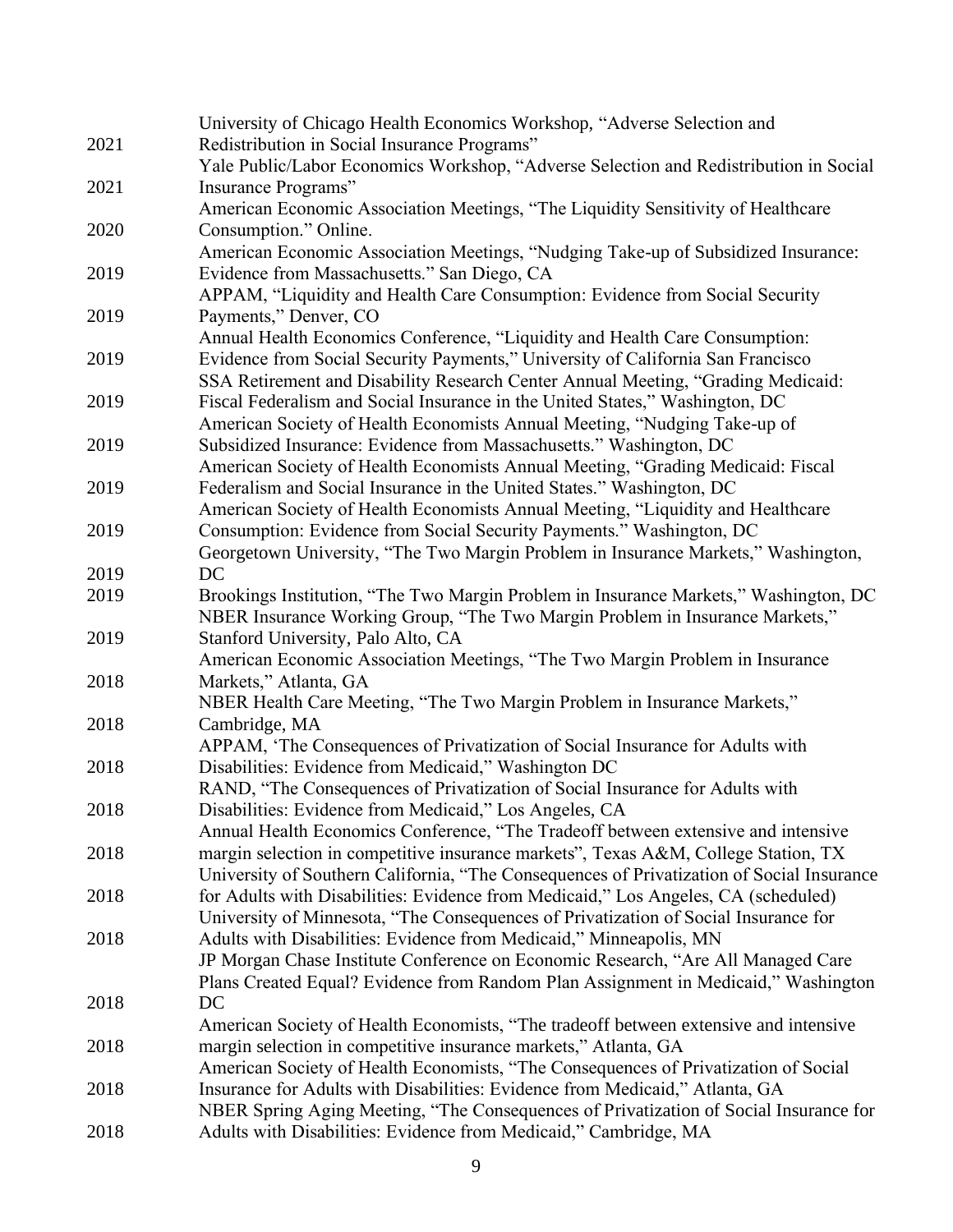|      | University of California - Berkeley, "Risk Adjustment and Reinsurance in Health          |
|------|------------------------------------------------------------------------------------------|
| 2018 | Insurance Marketplaces," Berkeley, CA                                                    |
|      | University of Pennsylvania, "The Consequences of Privatization of Social Insurance for   |
| 2018 | Adults with Disabilities: Evidence from Medicaid," Philadelphia, PA                      |
|      | American Economic Association Annual Meeting, "Screening in Contract Design:             |
| 2018 | Evidence from the ACA Marketplaces," Philadelphia, PA                                    |
| 2017 | Urban Institute, "Stabilizing the Individual Health Insurance Market," Washington Dc     |
|      | AcademyHealth 2017 Annual Research Meeting, "Unpacking the ACA Marketplace Risk          |
| 2017 | Adjustment Formula," New Orleans, LA                                                     |
|      | AcademyHealth 2017 Annual Research Meeting, "Are All Managed Care Plans Created          |
| 2017 | Equal? Evidence from Random Plan Assignment in Medicaid," New Orleans, LA                |
|      | Hunter College, "Are All Managed Care Plans Created Equal? Evidence from Random          |
| 2017 | Plan Assignment in Medicaid," New York City, NY                                          |
|      | University of Texas - Austin, "Are All Managed Care Plans Created Equal? Evidence from   |
|      | Random Plan Assignment in Medicaid"                                                      |
| 2017 | NBER Insurance Working Group, "Screening in Contract Design: Evidence from the ACA       |
|      | Exchanges"                                                                               |
| 2017 | University of Arizona, "Screening in Contract Design: Evidence from the ACA              |
|      | Exchanges"                                                                               |
| 2017 | American Economic Association Annual Meetings, "Are All Managed Care Plans Created       |
|      | Equal? Evidence from Random Plan Assignment in Medicaid," Chicago, IL                    |
| 2016 | American Society of Health Economist Biennial Meeting, "The Effect of the Medicare       |
|      | Advantage Quality Based Payment Demonstration on Quality in Medicare Advantage"          |
|      | Philadelphia, PA                                                                         |
| 2016 | American Society of Health Economist Biennial Meeting, "Are All Managed Care Plans       |
|      | Created Equal?" Philadelphia, PA                                                         |
| 2016 | NBER Health Care Meeting "Upcoding or Selection? Evidence from Medicare on Squishy       |
|      | Risk Adjustment," Cambridge, MA                                                          |
| 2016 | Upcoding or Selection? Evidence from Medicare on Squishy Risk Adjustment                 |
|      | RAND Corporation, Santa Monica, CA                                                       |
| 2016 | Upcoding or Selection? Evidence from Medicare on Squishy Risk Adjustment                 |
|      | Yale School of Public Health, New Haven, CT                                              |
| 2016 | Upcoding or Selection? Evidence from Medicare on Squishy Risk Adjustment                 |
|      | University of Virginia, Batten School for Leadership and Public Policy, Charlottesville, |
|      | VA                                                                                       |
| 2015 | Upcoding or Selection? Evidence from Medicare on Squishy Risk Adjustment                 |
|      | Department of Health and Human Services – Office of the Assistant Secretary for Planning |
|      | and Evaluation, Washington, DC                                                           |
| 2015 | Upcoding or Selection? Evidence from Medicare on Squishy Risk Adjustment                 |
|      | Department of the Treasury – Office of Tax Analysis, Washington, DC                      |
| 2015 | Upcoding or Selection? Evidence from Medicare on Squishy Risk Adjustment                 |
|      | Congressional Budget Office, Washington, DC                                              |
| 2015 | Upcoding or Selection? Evidence from Medicare on Squishy Risk Adjustment                 |
|      | National Tax Association Annual Meeting, Boston, MA                                      |
| 2014 | Upcoding or Selection? Evidence from Medicare on Squishy Risk Adjustment                 |
|      | Annual Health Economics Conference, Houston, TX                                          |
| 2014 | Imperfect Risk Adjustment, Risk Preferences, and Sorting in Competitive Health Insurance |
|      | Markets                                                                                  |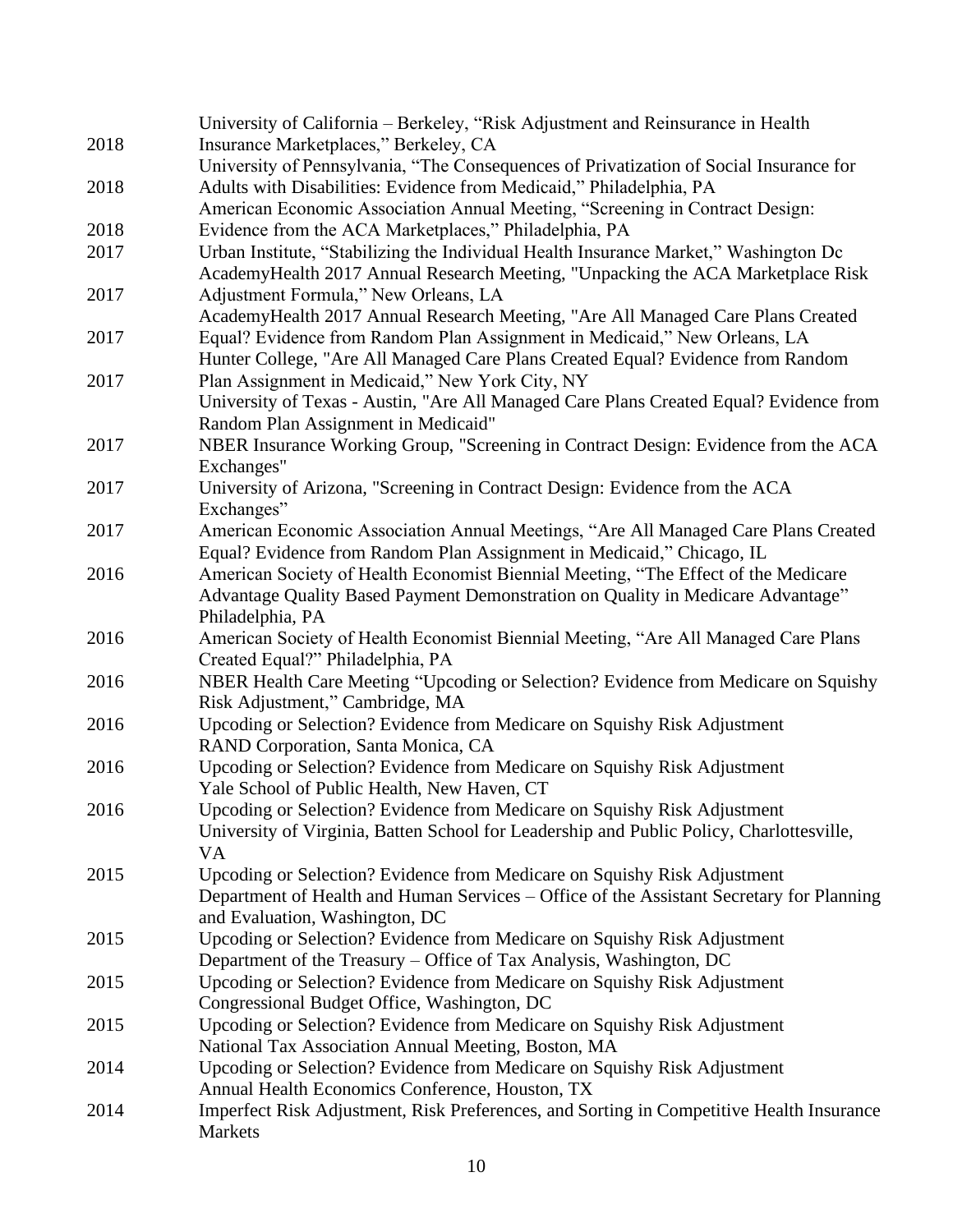|      | American Society of Health Economist Biennial Meeting, Los Angeles, CA                   |
|------|------------------------------------------------------------------------------------------|
| 2014 | The Effect of Medicare Advantage Quality-Based Payment on Quality of Care in Medicare    |
|      | American Society of Health Economists Biennial Meeting, Los Angeles, CA                  |
| 2014 | Imperfect Risk Adjustment, Risk Preferences, and Sorting in Competitive Health Insurance |
|      | Markets                                                                                  |
|      | Kellogg School of Management Conference on Healthcare Markets, Evanston, IL              |
| 2013 | Upcoding or Selection? Evidence from Medicare on Squishy Risk Adjustment                 |
|      | Southeastern Health Economics Study Group, Baltimore, MD                                 |

### **International**

| 2020 | International Online Public Finance Seminar, "The Liquidity Sensitivity of Healthcare    |
|------|------------------------------------------------------------------------------------------|
|      | Consumption: Evidence from Social Security Payments," Online webinar.                    |
|      | Junior Health Economist Summit, "The Liquidity Sensitivity of Healthcare Consumption:    |
| 2020 | Evidence from Social Security Payments," Whistler, Canada                                |
|      | CEPRA/NBER Workshop on Ageing and Health, "The Two Margin Problem in Insurance"          |
| 2019 | Markets," Lugano, Switzerland                                                            |
|      | Risk Adjustment Network Annual Meeting "Screening in Contract Design: Evidence from      |
| 2017 | the ACA Exchanges," The Hague, Netherlands                                               |
|      | European Econometric Society Meeting, "Screening in Contract Design: Evidence from       |
| 2017 | the ACA Exchanges," Lisbon, Portugal                                                     |
|      | Deriving Risk Adjustment Payment Weights to Maximize Efficiency of Health Insurance      |
| 2016 | <b>Markets</b>                                                                           |
|      | Risk Adjustment Network Annual Meeting, Berlin, Germany                                  |
|      | Imperfect Risk Adjustment, Risk Preferences, and Sorting in Competitive Health Insurance |
|      | <b>Markets</b>                                                                           |
| 2014 |                                                                                          |
|      | Risk Adjustment Network Annual Meeting, Delft, Netherlands                               |
| 2013 | The Power of Reinsurance in Health Insurance Exchanges to Improve the Fit of the         |
|      | Payment System and Reduce Incentives for Adverse Selection                               |
|      | Risk Adjustment Network Annual Meeting, Tel Aviv, Israel                                 |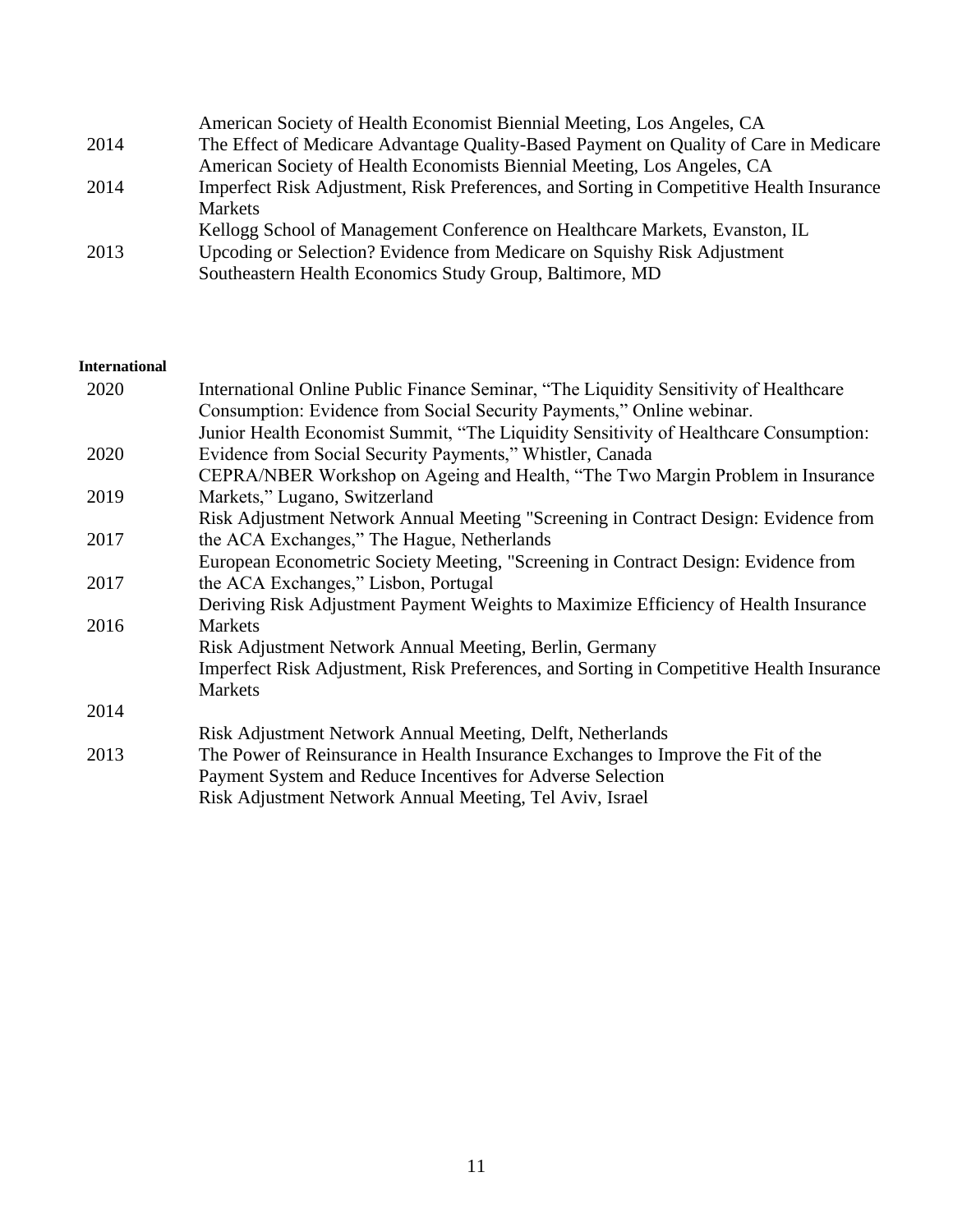# **Report of Education of Patients and Service to the Community**

### **Books, monographs, articles and presentations in other media**

- 1. Jena AB, Barnett M, Layton TJ. "The Link between August Birthdays and ADHD." The New York Times, November 28,2018.
- 2. Geruso M, Jena AB, **Layton TJ**. "Will personalized medicine mean higher costs for consumers?" Harvard Business Review, March 1, 2018
- 3. **Layton TJ**, Montz E, McGuire T. "The Downstream Consequences of Per Capita Spending Caps in Medicaid." Health Affairs Blog, June 26, 2017.

# **Report of Scholarship**

# **Peer reviewed publications in print or other media**

**Research Investigations** (\* authorship is alphabetical per custom in economics)

- 1. Zhu J, **Layton TJ**, Sinaiko AD, McGuire TG. The Power of Reinsurance in Health Insurance Exchanges to Improve the Fit of the Payment System and Reduce Incentives for Adverse Selection. Inquiry. 2013; 50(4): 255-274.
- 2. **Layton TJ**, Ryan A. The Effect of Medicare Advantage Quality-Based Payment on Quality Care in Medicare. Health Services Research. 2015; 50(6): 1810-1828.\*
- 3. **Layton TJ**, McGuire TG, Sinaiko AD. Risk Corridors and Reinsurance in Health Insurance Exchanges: Insurance for Insurers. American Journal of Health Economics. 2016; 2(1): 66-95.\*
- 4. Montz E, **Layton TJ**, Busch AB, Ellis RP, Rose S, McGuire TG. Risk-Adjustment Simulation: Plans May Have Incentives To Distort Mental Health And Substance Use Coverage. Health Affairs. 2016; 6(35): 1022-8.
- 5. **Layton TJ**, McGuire TG. Marketplace Plan Payment Options for Dealing with High-Cost Enrollees. American Journal of Health Economics. 2016; 3(2): 140-164.\*
- 6. Ericson K, Kingsdale J , **Layton TJ**, Sacarny A. Using 'Nudges' to Enhance Competition and Save Consumers Money on Health Insurance Exchanges/Marketplaces: Evidence from a Field Experiment. Health Affairs. 2017; 2(36): 311-319.\*
- 7. Rose S, Bergquist S, **Layton TL**. Computational health economics for identification of unprofitable health care enrollees. Biostatistics. 2017; 18(4): 682-694.
- 8. Geruso M, **Layton TJ**. Selection in Insurance Markets and Its Policy Remedies. Journal of Economic Perspectives. 2017; 31(4): 23-50.\*
- 9. **Layton TJ**. Imperfect Risk Adjustment, Risk Preferences, and Sorting in Competitive Health Insurance Markets. Journal of Health Economics. 2017; 56: 259-280.
- 10. **Layton TJ**, Ellis RP, McGuire TG, and van Kleef R. Assessing Incentives for Adverse Selection in Health Plan Payment Systems. Journal of Health Economics. 2017; 56: 237-255.
- 11. Sinaiko AD, **Layton TJ**, Rose S, McGuire TG. Family Risk Pooling in Individual Health Insurance Markets. Health Services and Outcomes Research Methodology. 2017; 17(3-4): 219- 236.
- 12. **Layton TJ**, McGuire TG, van Kleef R. Deriving Risk Adjustment Payment Weights to Maximize Efficiency of Health Insurance Markets. Journal of Health Economics. 2018; 61: 93- 110.\*
- 13. **Layton TJ**, Barnett M, Hicks T, Jena A. Widespread over-diagnosis of childhood attention deficit hyperactivity disorder in the US due to classroom context? New England Journal of Medicine. 2018; 379(22): 2122-2130.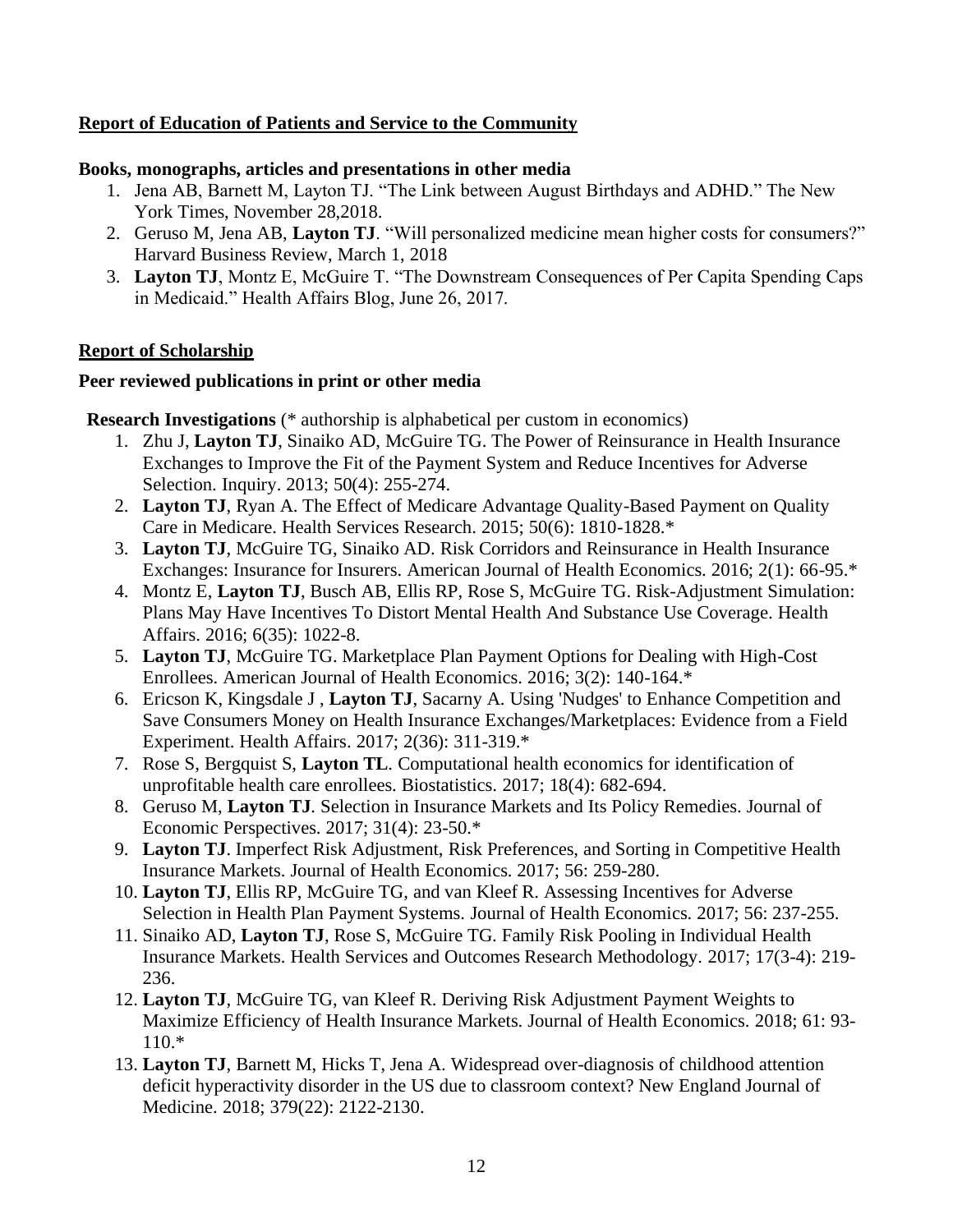- 14. Bergquist S, **Layton TJ**, McGuire T, Rose S. Sample Selection for Medicare Risk Adjustment Due to Systematically Missing Data. Health Services Research. 2018; 53(6): 4204-4223.\*
- 15. Geruso M, **Layton TJ**, Prinz D. Screening in Contract Design: Evidence form the ACA Health Insurance Exchange. American Economic Journal: Economic Policy. 2019; 11(2): 64-107.\*
- 16. Bergquist S, **Layton TJ**, McGuire T, Rose S. Data Transformations to Improve the Performance of Health Plan Payment Models. Journal of Health Economics. 2019; 66: 195-207.\*
- 17. McGarry B, **Layton TJ**, Grabowski D. The Effects of Plan Payment Rates on the Market for Medicare Advantage Dual-Eligible Special Needs Plans. Health Services Research. 2019; 54(5):1137-1145.
- 18. Geruso M, **Layton TJ**. Upcoding or Selection? Evidence from Medicare on Squishy Risk Adjustment. Journal of Political Economy. 2020; 128(3).\*
- 19. Geruso M, **Layton TJ**, McCormack G, Shepard M. The Two Margin Problem in Insurance Markets. Forthcoming at *the Review of Economics and Statistics.*

### **Manuscripts Submitted to Peer Reviewed Journals**

- 20. Gross T, **Layton TJ**, Prinz D. The Liquidity Sensitivity of Healthcare Consumption: Evidence from Social Security Payments. *Conditionally accepted at American Economic Review: Insights*.\*
- 21. **Layton TJ**, Maestas N, Prinz D, Vabson B. Public vs. Private Provision of Social Health Insurance: Evidence from Medicaid. *Revisions requested at American Economic Journal: Economic Policy.\**
- 22. Brot-Goldberg Z, **Layton TJ**, Vabson B, Wang Y. Defaults and the Microfoundations of Inertia: Evidence from Medicare Part D. \*

# **Working Papers**

**23.** Geruso M, **Layton TJ**, Wallace J. Are All Managed Care Plans Created Equal? Evidence from Random Plan Assignment in New York Medicaid Managed Care. NBER Working Paper.\*

### **Book Chapters**

- 1. Ellis RP, **Layton TJ**. Risk Adjustment and Risk Selection. Encyclopedia of Health Economics 2014. Elsevier Press.
- 2. **Layton TJ**, Montz E, Shepard M. "Health Plan Payment in U.S. Marketplaces: Regulated Competition with a Weak Mandate." Risk Adjustment, Risk Sharing, and Premium Regulation in Health Insurance Markets: Theory and Practice. Ed. Thomas G. McGuire and Richard van Kleef. Elsevier Press.
- 3. **Layton TJ**, Ndikumana A, Shepard M. "Health Plan Payment in Medicaid Managed Care: A Hybrid Model of Regulated Competition." Risk Adjustment, Risk Sharing, and Premium Regulation in Health Insurance Markets: Theory and Practice. Ed. Thomas G. McGuire and Richard van Kleef. Elsevier Press.